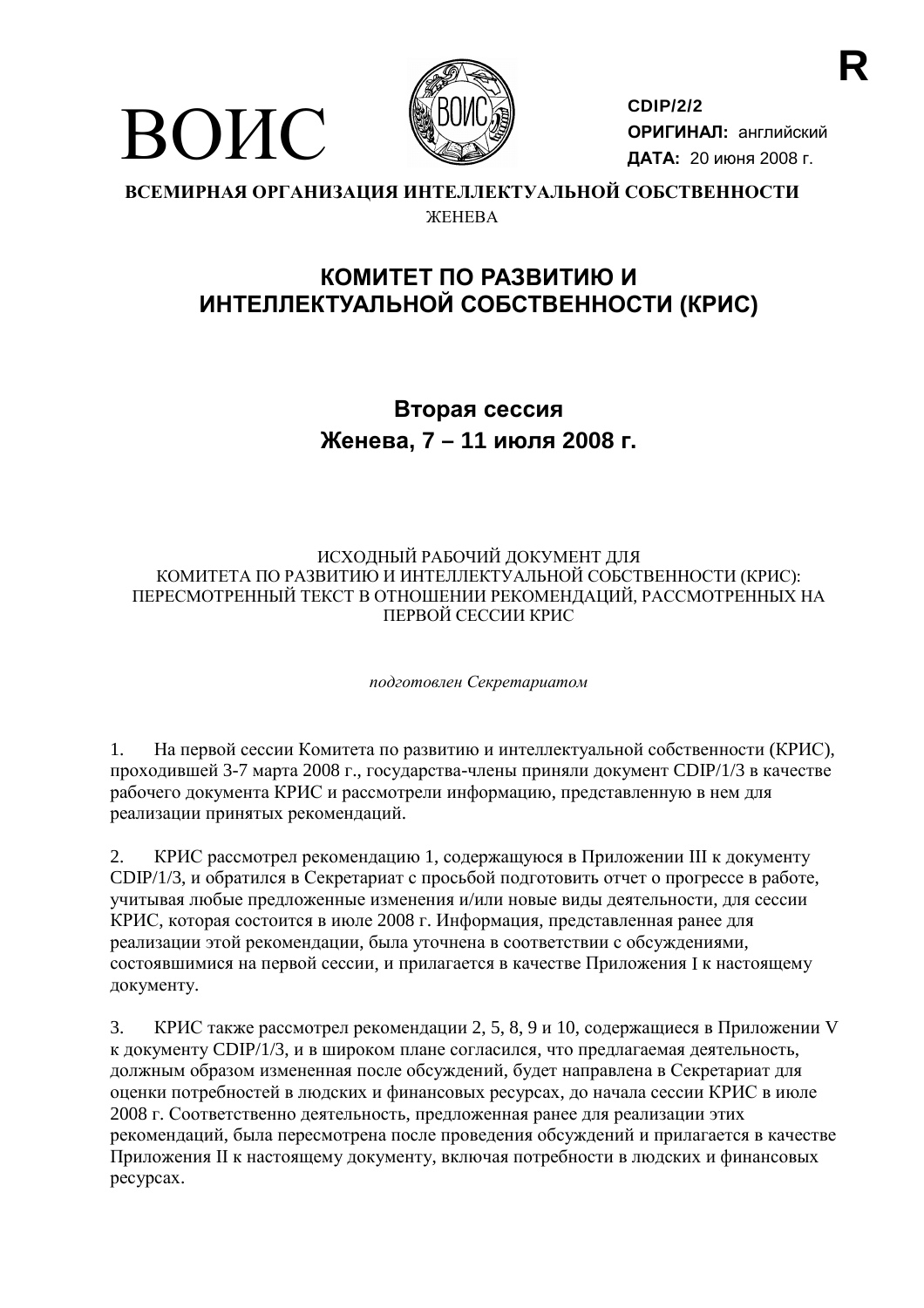#### $CDIP/2/2$  $crp.2$

Указанные потребности в людских и финансовых ресурсах выражены за год, за исключением если не указано иное. Наконец, можно отметить, в частности в отношении принятой рекомендации 10, что потребности в людских и финансовых ресурсах, указанные для реализации этих рекомендаций, будут также использованы для реализации некоторых других принятых рекомендаций.

> $\overline{4}$ . КРИС предлагается принять к сведению содержание прилагаемого документа.

> > [Приложение I следует]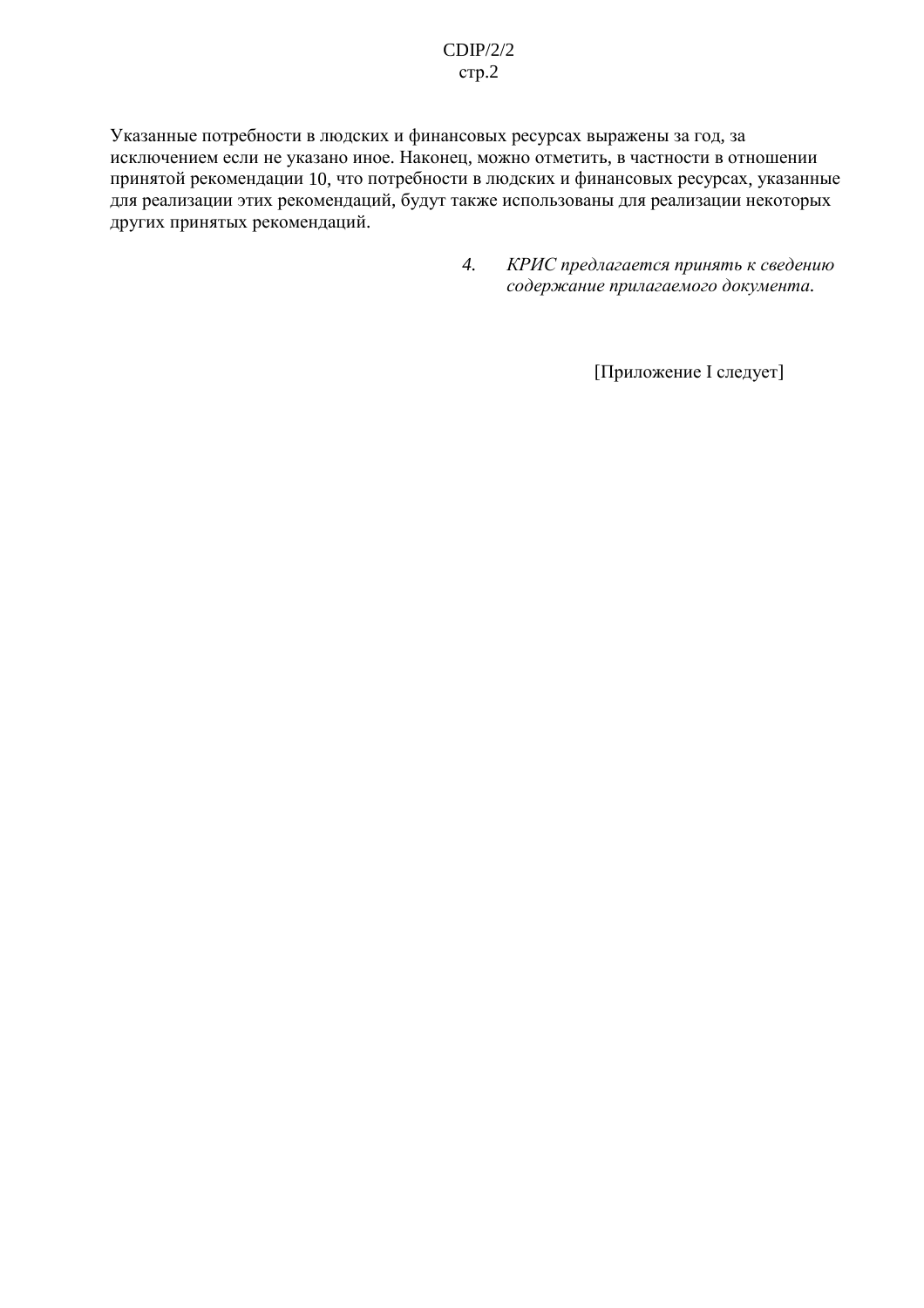#### $CDIP/2/2$

#### ПРИЛОЖЕНИЕ І

## Повестка дня ВОИС в области развития<br>Предварительный отчет о реализации 19 принятых рекомендаций<sup>1</sup>

|    | КЛАСТЕРА:<br>ТЕХНИЧЕСКАЯ ПОМОЩЬ И СОЗДАНИЕ<br>ПОТЕНЦИАЛА                                                                                                                                                                                                                                                                                                                                                                                                                                                                                       | ИНФОРМАЦИЯ О ДЕЯТЕЛЬНОСТИ ПО РЕАЛИЗАЦИИ ПРИНЯТЫХ ПРЕДЛОЖЕНИЙ                                                                                                                                                                                                                                                                                                                                                                                                                                                                                                                                                                                                                                                                                                                                                                                                                                                                                                                                                                                                                                                                                                                                                                                                                                                                                                                                                                                                                                                                                                                                                                                                                                                                                                                                                                                             |
|----|------------------------------------------------------------------------------------------------------------------------------------------------------------------------------------------------------------------------------------------------------------------------------------------------------------------------------------------------------------------------------------------------------------------------------------------------------------------------------------------------------------------------------------------------|----------------------------------------------------------------------------------------------------------------------------------------------------------------------------------------------------------------------------------------------------------------------------------------------------------------------------------------------------------------------------------------------------------------------------------------------------------------------------------------------------------------------------------------------------------------------------------------------------------------------------------------------------------------------------------------------------------------------------------------------------------------------------------------------------------------------------------------------------------------------------------------------------------------------------------------------------------------------------------------------------------------------------------------------------------------------------------------------------------------------------------------------------------------------------------------------------------------------------------------------------------------------------------------------------------------------------------------------------------------------------------------------------------------------------------------------------------------------------------------------------------------------------------------------------------------------------------------------------------------------------------------------------------------------------------------------------------------------------------------------------------------------------------------------------------------------------------------------------------|
| 1. | Техническая помощь ВОИС, среди<br>прочего, должна быть ориентирована на<br>развитие, обусловлена потребностями и<br>быть прозрачной с учетом приоритетов и<br>конкретных потребностей развивающихся<br>стран, в особенности НРС, а также<br>различных уровней развития государств-<br>членов, при этом деятельность должна<br>включать сроки для завершения. В этой<br>связи характер помощи, механизмы ее<br>осуществления и процессы оценки<br>программ технической помощи, должны<br>быть конкретизированы применительно к<br>каждой стране | Общая стратегия<br>Программы и мероприятия ВОИС по оказанию технической помощи осуществляются по просьбе<br>государств-членов и планируются, составляются и реализуются в тесном взаимодействии и<br>сотрудничестве с заинтересованными странами в целях обеспечения их соответствия конкретным<br>потребностям и приоритетам этих стран в области развития.<br>ВОИС корректирует свои программы и мероприятия путем последовательного и комплексного<br>учета конкретных потребностей, приоритетов и уровней развития стран, в частности особых нужд<br>наименее развитых стран (НРС). В соответствии с Программой и бюджетом на 2008-2009 гг. это<br>делается в форме оказания странам помощи в разработке национальных планов и стратегий в<br>области интеллектуальной собственности (ИС) после проведения тщательной оценки конкретных<br>нужд этих стран с учетом особых потребностей каждой страны в области развития и с<br>привлечением всех заинтересованных сторон. Оценка потребностей стран будет<br>пересматриваться в зависимости от каждой конкретной страны, и план будет обновляться каждые<br>два года. Механизмы будут разрабатываться так, чтобы они соответствовали национальным<br>планам и были включены в них. Со временем рамки разработки проектов будут<br>стандартизированы в отношении ВОИС в целях полного описания проектов, контроля качества и<br>процессов принятия, постановки целей и осуществления контрольной деятельности, выявления<br>рисков и их управления, а также определения показателей и результатов работы и их принятия.<br>Оценка реализации программ будет проводиться в соответствии с недавно принятой Политики<br>ВОИС в области оценки (представленной на сессии Генеральной Ассамблеи ВОИС 2007 г.).<br>В целях обеспечения большей прозрачности в сфере технической помощи, Организация будет |
|    |                                                                                                                                                                                                                                                                                                                                                                                                                                                                                                                                                | работать над предоставлением большего объема информации о деятельности в сфере технической<br>помощи, доступной для государств-членов. Это будет делаться, среди прочего, за счет                                                                                                                                                                                                                                                                                                                                                                                                                                                                                                                                                                                                                                                                                                                                                                                                                                                                                                                                                                                                                                                                                                                                                                                                                                                                                                                                                                                                                                                                                                                                                                                                                                                                        |

 $\mathbf{1}$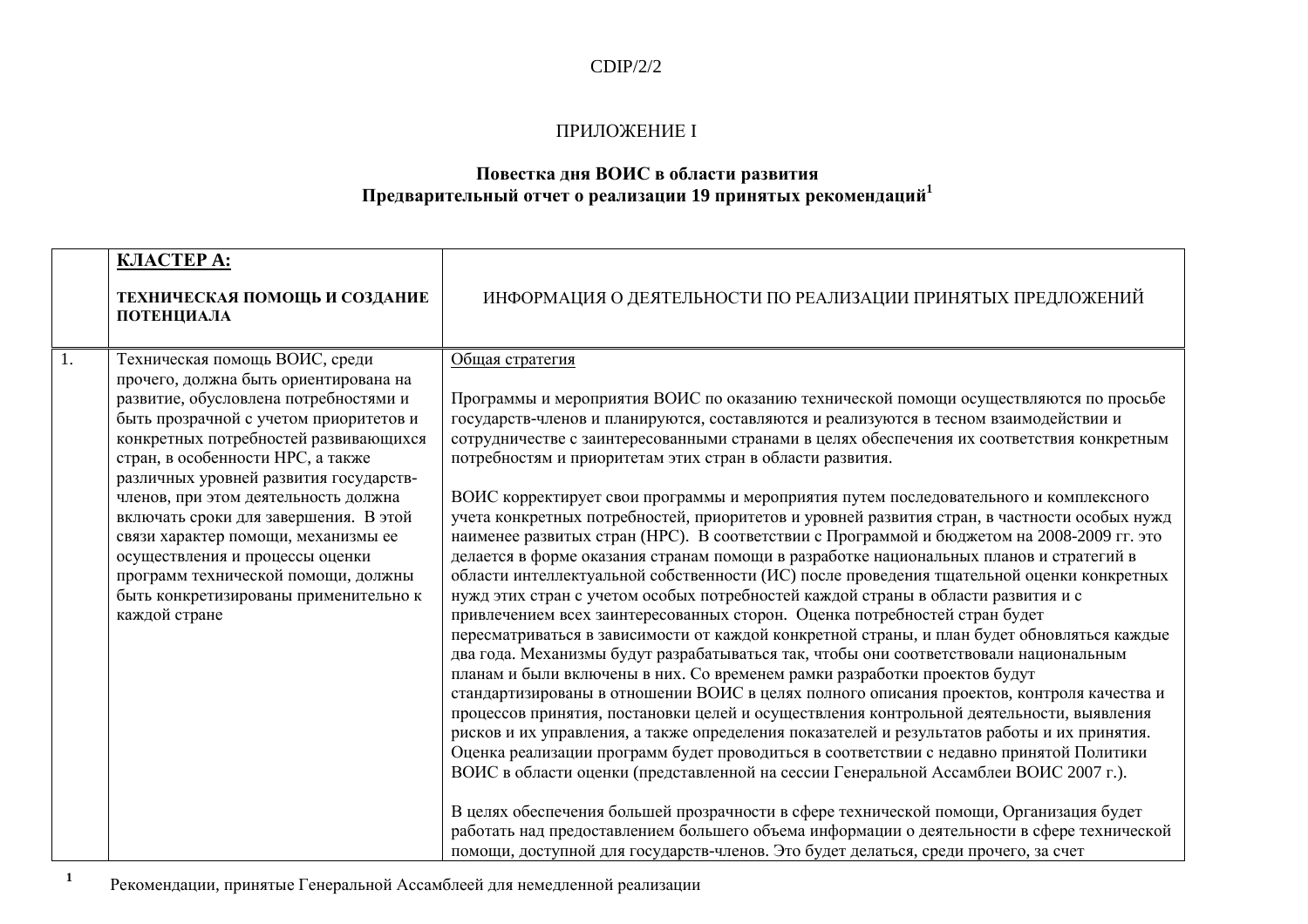### $CDIP/2/2$ Приложение I, стр.2

| <b>KJIACTEP A:</b><br>ТЕХНИЧЕСКАЯ ПОМОЩЬ И СОЗДАНИЕ<br>ПОТЕНЦИАЛА | ИНФОРМАЦИЯ О ДЕЯТЕЛЬНОСТИ ПО РЕАЛИЗАЦИИ ПРИНЯТЫХ РЕКОМЕНДАЦИЙ                                                                                                                                                                                                                                                                                                                                                                                                                                                                                                                                                                                                                                                                                                 |
|-------------------------------------------------------------------|---------------------------------------------------------------------------------------------------------------------------------------------------------------------------------------------------------------------------------------------------------------------------------------------------------------------------------------------------------------------------------------------------------------------------------------------------------------------------------------------------------------------------------------------------------------------------------------------------------------------------------------------------------------------------------------------------------------------------------------------------------------|
|                                                                   | использования баз данных, описанных в рекомендации 5.                                                                                                                                                                                                                                                                                                                                                                                                                                                                                                                                                                                                                                                                                                         |
|                                                                   | Основополагающие принципы<br>В целях обеспечения того, что принципы, содержащиеся в этой и других рекомендациях<br>(например, рекомендациях 13 и 15), составляют основное направление Организации,<br>предлагается:                                                                                                                                                                                                                                                                                                                                                                                                                                                                                                                                           |
|                                                                   | выпустить служебную инструкцию для всех сотрудников и консультантов ВОИС, в<br>(a)<br>которой им предлагается придерживаться общих принципов, содержащихся в этой и других<br>аналогичных рекомендациях;<br>обеспечить, чтобы должное внимание уделялось внедрению этих принципов в<br>(b)<br>будущие политические документы, разработанные в целях определения стратегического<br>направления Организации на короткий, средний и длительный срок (например, документы,<br>касающиеся программы и бюджета, видения и стратегического направления, и т.д.); и<br>обеспечить, чтобы любое новое руководство или пособие по технической помощи,<br>(c)<br>которое может быть разработано в будущем, также содержало принципы, изложенные в этой<br>рекомендации. |
|                                                                   | Секретариат будет также прилагать усилия, чтобы включить информацию по вопросам Повестки<br>дня ВОИС в области развития и основным принципам, содержащимся в ней (включая в рамках<br>этой рекомендации), в другие публикации и информационные материалы, описывающие работу<br>Организации (например, в следующий выпуск публикации № 1007Е «ВОИС: обзор»).                                                                                                                                                                                                                                                                                                                                                                                                  |

[Приложение II следует]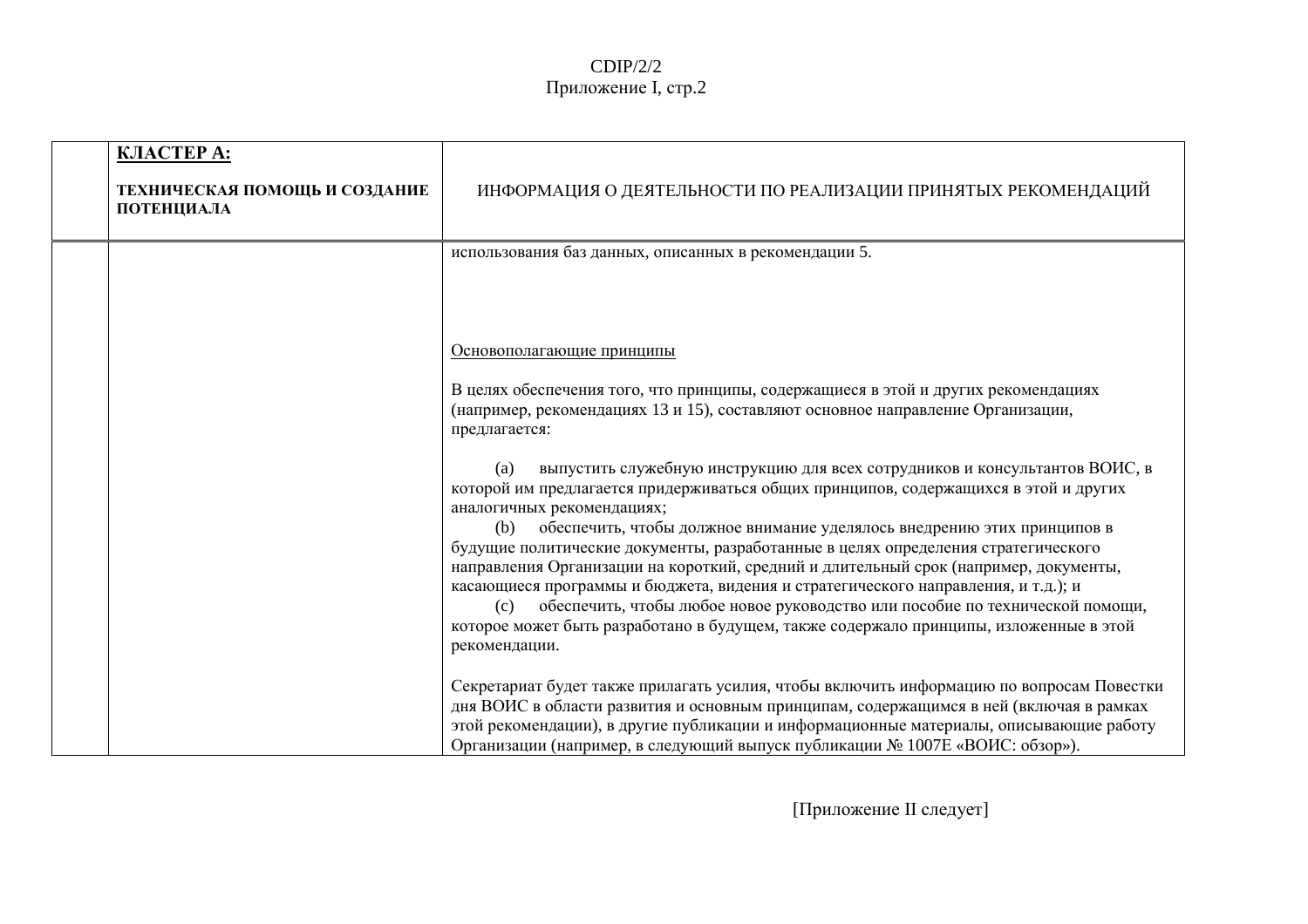### $CDIP/2/2$

#### ПРИЛОЖЕНИЕ II

### Исходный рабочий документ по реализации принятых предложений

| No.              | КЛАСТЕРА:<br><b>ТЕХНИЧЕСКАЯ</b><br>ПОМОЩЬ И СОЗДАНИЕ                                                                                                                                                                                                                                                                                                                                                                                                                      | ПРЕДЛАГАЕМЫЕ ВИДЫ ДЕЯТЕЛЬНОСТИ                                                                                                                                                                                                                                                                                                                                                                                                                                                                                                                                                                                                                                                                                                                                                                                                                                                                                                                                                                                                                                                                                                                                                                                                                                                                                                                                                              | ДОПОЛНИТЕЛЬНЫЕ ПОТРЕБНОСТИ В<br>РЕСУРСАХ, ЕСЛИ СУЩЕСТВУЮТ |                                                                       |
|------------------|---------------------------------------------------------------------------------------------------------------------------------------------------------------------------------------------------------------------------------------------------------------------------------------------------------------------------------------------------------------------------------------------------------------------------------------------------------------------------|---------------------------------------------------------------------------------------------------------------------------------------------------------------------------------------------------------------------------------------------------------------------------------------------------------------------------------------------------------------------------------------------------------------------------------------------------------------------------------------------------------------------------------------------------------------------------------------------------------------------------------------------------------------------------------------------------------------------------------------------------------------------------------------------------------------------------------------------------------------------------------------------------------------------------------------------------------------------------------------------------------------------------------------------------------------------------------------------------------------------------------------------------------------------------------------------------------------------------------------------------------------------------------------------------------------------------------------------------------------------------------------------|-----------------------------------------------------------|-----------------------------------------------------------------------|
|                  | ПОТЕНЦИАЛА                                                                                                                                                                                                                                                                                                                                                                                                                                                                |                                                                                                                                                                                                                                                                                                                                                                                                                                                                                                                                                                                                                                                                                                                                                                                                                                                                                                                                                                                                                                                                                                                                                                                                                                                                                                                                                                                             | ЛЮДСКИЕ                                                   | <b>ФИНАНСОВЫЕ</b>                                                     |
| $\overline{2}$ . | Предоставить<br>дополнительную помощь<br>ВОИС через донорское<br>финансирование и создать<br>в ВОИС траст-фонды и<br>другие добровольные<br>фонды конкретно в<br>интересах НРС,<br>продолжая при этом<br>уделять приоритетное<br>внимание<br>финансированию<br>деятельности в Африке с<br>использованием<br>бюджетных и<br>внебюджетных<br>источников, в целях<br>содействия, среди<br>прочего,<br>законодательному,<br>коммерческому,<br>культурному и<br>экономическому | Ряд развитых и развивающихся стран уже предоставили ВОИС на<br>добровольной основе финансовые средства на цели осуществления<br>программ в интересах развивающихся стран и наименее развитых<br>стран (НРС). ВОИС приветствовала бы предоставление донорами<br>дополнительных средств на эти цели, в том числе в форме целевых<br>фондов или других добровольных фондов, специально<br>предназначенных для НРС, при этом приоритетное внимание<br>уделялось бы финансированию деятельности в Африке для<br>увеличения масштабов оказываемой помощи.<br>В качестве первого шага в направлении реализации этой<br>рекомендации и вслед за обсуждениями, состоявшимися в ходе<br>первой сессии КРИС, Секретариат подготовит документ ко второй<br>сессии КРИС, предоставляющий дополнительную информацию и<br>исследующий альтернативные варианты. Документ будет содержать<br>три раздела. В первом разделе будет представлена обновленная<br>информация, содержащаяся в Программе и бюджете на 2008-2009 гг.<br>в отношении существующих фондов добровольных взносов и траст-<br>фондов, а также способов, с помощью которых Секретариат в<br>настоящее время управляет внебюджетными средствами. Второй<br>раздел документа будет содержать отчет о нынешних мерах,<br>направленных на координацию работы ВОИС и этой сфере и<br>мобилизацию дополнительных добровольных ресурсов на основе |                                                           | Поездки в страны<br>и организации-<br>доноры<br>50 000 шв.<br>франков |
|                  | использованию                                                                                                                                                                                                                                                                                                                                                                                                                                                             | обсуждений с двусторонними донорами, многосторонними донорами                                                                                                                                                                                                                                                                                                                                                                                                                                                                                                                                                                                                                                                                                                                                                                                                                                                                                                                                                                                                                                                                                                                                                                                                                                                                                                                               |                                                           | Конференция                                                           |
|                  | интеллектуальной                                                                                                                                                                                                                                                                                                                                                                                                                                                          | и благотворительными фондами. В третьем разделе документа будет                                                                                                                                                                                                                                                                                                                                                                                                                                                                                                                                                                                                                                                                                                                                                                                                                                                                                                                                                                                                                                                                                                                                                                                                                                                                                                                             |                                                           | доноров:                                                              |
|                  | собственности в этих                                                                                                                                                                                                                                                                                                                                                                                                                                                      | содержаться информации о разработке предложений относительно                                                                                                                                                                                                                                                                                                                                                                                                                                                                                                                                                                                                                                                                                                                                                                                                                                                                                                                                                                                                                                                                                                                                                                                                                                                                                                                                |                                                           | 140 000 шв.                                                           |
|                  | странах                                                                                                                                                                                                                                                                                                                                                                                                                                                                   | будущей деятельности, направленной на улучшение доступности                                                                                                                                                                                                                                                                                                                                                                                                                                                                                                                                                                                                                                                                                                                                                                                                                                                                                                                                                                                                                                                                                                                                                                                                                                                                                                                                 |                                                           | франков (включая                                                      |
|                  |                                                                                                                                                                                                                                                                                                                                                                                                                                                                           | добровольного финансирования.                                                                                                                                                                                                                                                                                                                                                                                                                                                                                                                                                                                                                                                                                                                                                                                                                                                                                                                                                                                                                                                                                                                                                                                                                                                                                                                                                               |                                                           | финансирование                                                        |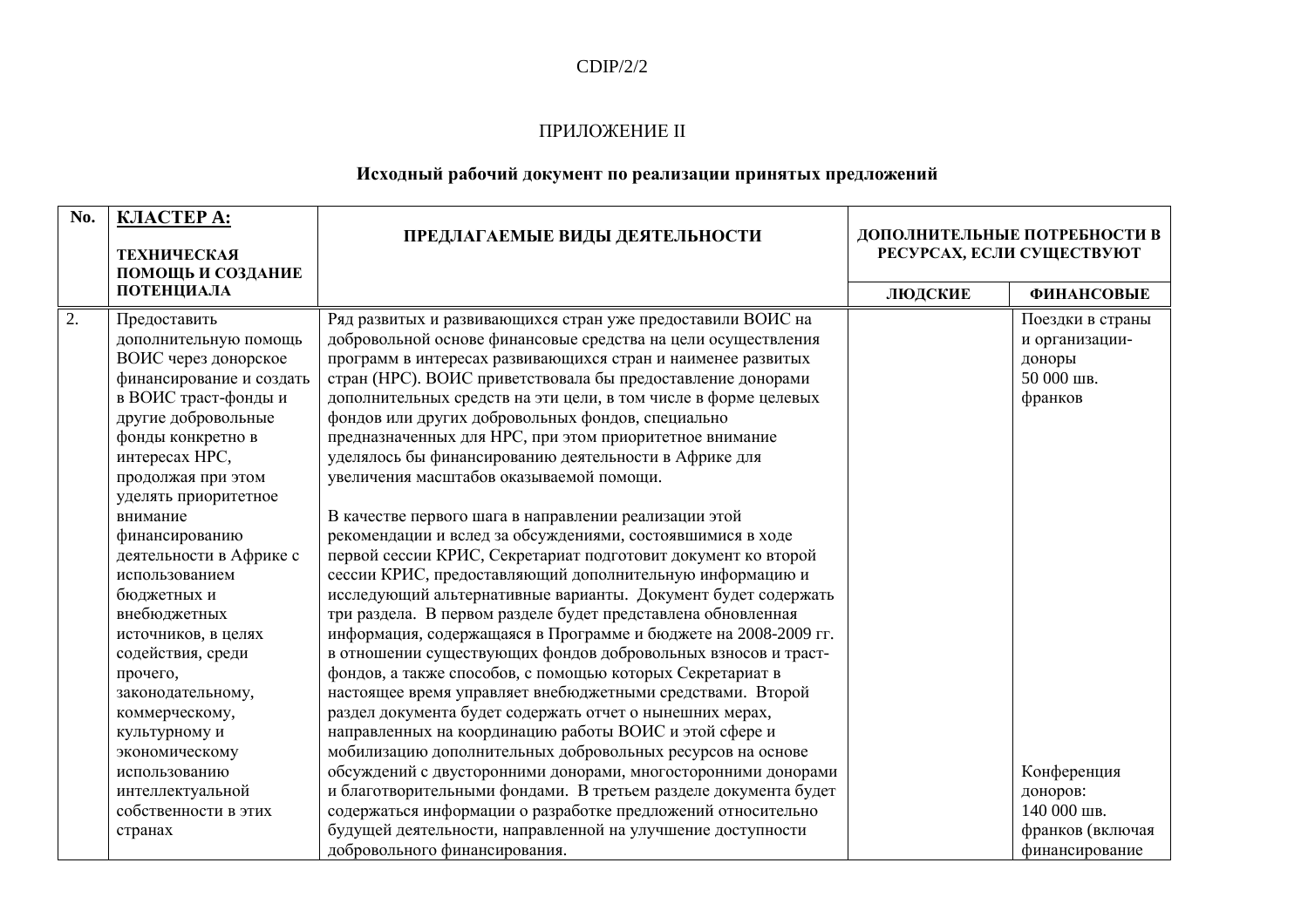| No. | <b>KJIACTEP A:</b><br><b>ТЕХНИЧЕСКАЯ</b><br>ПОМОЩЬ И СОЗДАНИЕ                                                                                  | ПРЕДЛАГАЕМЫЕ ВИДЫ ДЕЯТЕЛЬНОСТИ                                                                                                                                                                                                                                                                                                                                                                                                                                                                                                                                                                                                                                                                                                                                                                                                                                                                                                                                                                                                                                                                                                                                                                                                                                                                                                         | ДОПОЛНИТЕЛЬНЫЕ ПОТРЕБНОСТИ В<br>РЕСУРСАХ, ЕСЛИ СУЩЕСТВУЮТ |                                                                                                |
|-----|------------------------------------------------------------------------------------------------------------------------------------------------|----------------------------------------------------------------------------------------------------------------------------------------------------------------------------------------------------------------------------------------------------------------------------------------------------------------------------------------------------------------------------------------------------------------------------------------------------------------------------------------------------------------------------------------------------------------------------------------------------------------------------------------------------------------------------------------------------------------------------------------------------------------------------------------------------------------------------------------------------------------------------------------------------------------------------------------------------------------------------------------------------------------------------------------------------------------------------------------------------------------------------------------------------------------------------------------------------------------------------------------------------------------------------------------------------------------------------------------|-----------------------------------------------------------|------------------------------------------------------------------------------------------------|
|     | ПОТЕНЦИАЛА                                                                                                                                     |                                                                                                                                                                                                                                                                                                                                                                                                                                                                                                                                                                                                                                                                                                                                                                                                                                                                                                                                                                                                                                                                                                                                                                                                                                                                                                                                        | ЛЮДСКИЕ                                                   | <b>ФИНАНСОВЫЕ</b>                                                                              |
|     |                                                                                                                                                | В документе также будут рассмотрены охват и формат конференции<br>доноров, которая может быть организована в 2008-2009 гг. и<br>предоставит возможность проинформировать доноров о принятых<br>рекомендациях в рамках Повестки дня ВОИС в области развития. В<br>нем также будут проанализированы действующие механизмы<br>проведений консультаций с учреждениями-донорами для<br>обсуждения финансирования и разработки программ и проектов на<br>региональном, субрегиональном или национальном уровне и<br>рассмотрены пути их совершенствования, если это необходимо. В<br>документе будет рассмотрено создание механизмов контроля за<br>управлением фондов добровольных взносов, учитывая, что такие<br>механизмы и принципы сами по себе не служат помехой донорскому<br>финансированию.<br>В документе будет уделено повышенное внимание не только<br>возможности учреждения новых фондов добровольных взносов в<br>ВОИС, но и взаимодействию с нынешними донорами, странами-<br>партнерами и международными и региональными организациями, а<br>также Всемирным банком и региональными банками для реализации<br>специальных проектов в сфере технического сотрудничества и<br>создания потенциала в отношении государств-членов, в соответствии<br>с принципами, принятыми в рамках Повестки дня ВОИС в области<br>развития. |                                                           | участия<br>представителей<br>ряда<br>развивающихся<br>стран (см.<br>документ CDIP/2/I<br>NF/2) |
|     |                                                                                                                                                |                                                                                                                                                                                                                                                                                                                                                                                                                                                                                                                                                                                                                                                                                                                                                                                                                                                                                                                                                                                                                                                                                                                                                                                                                                                                                                                                        |                                                           |                                                                                                |
| 5.  | ВОИС должна помещать<br>общую информацию о<br>всех видах деятельности<br>по оказанию технической<br>помощи на своем веб-<br>сайте и по просьбе | Предлагается начать осуществление проекта, направленного на<br>разработку и создание сводной базы данных по всем видам такой<br>деятельности, включая развитие людских ресурсов, и её регулярное<br>обновление. На веб-сайте ВОИС будет помещаться информация<br>общего характера, а более детальные сведения о конкретных видах<br>деятельности будут предоставляться с соответствующего                                                                                                                                                                                                                                                                                                                                                                                                                                                                                                                                                                                                                                                                                                                                                                                                                                                                                                                                              | 2 консультанта для<br>осуществления<br>проекта            | 300 000 шв.<br>франков<br>(разовые расходы)                                                    |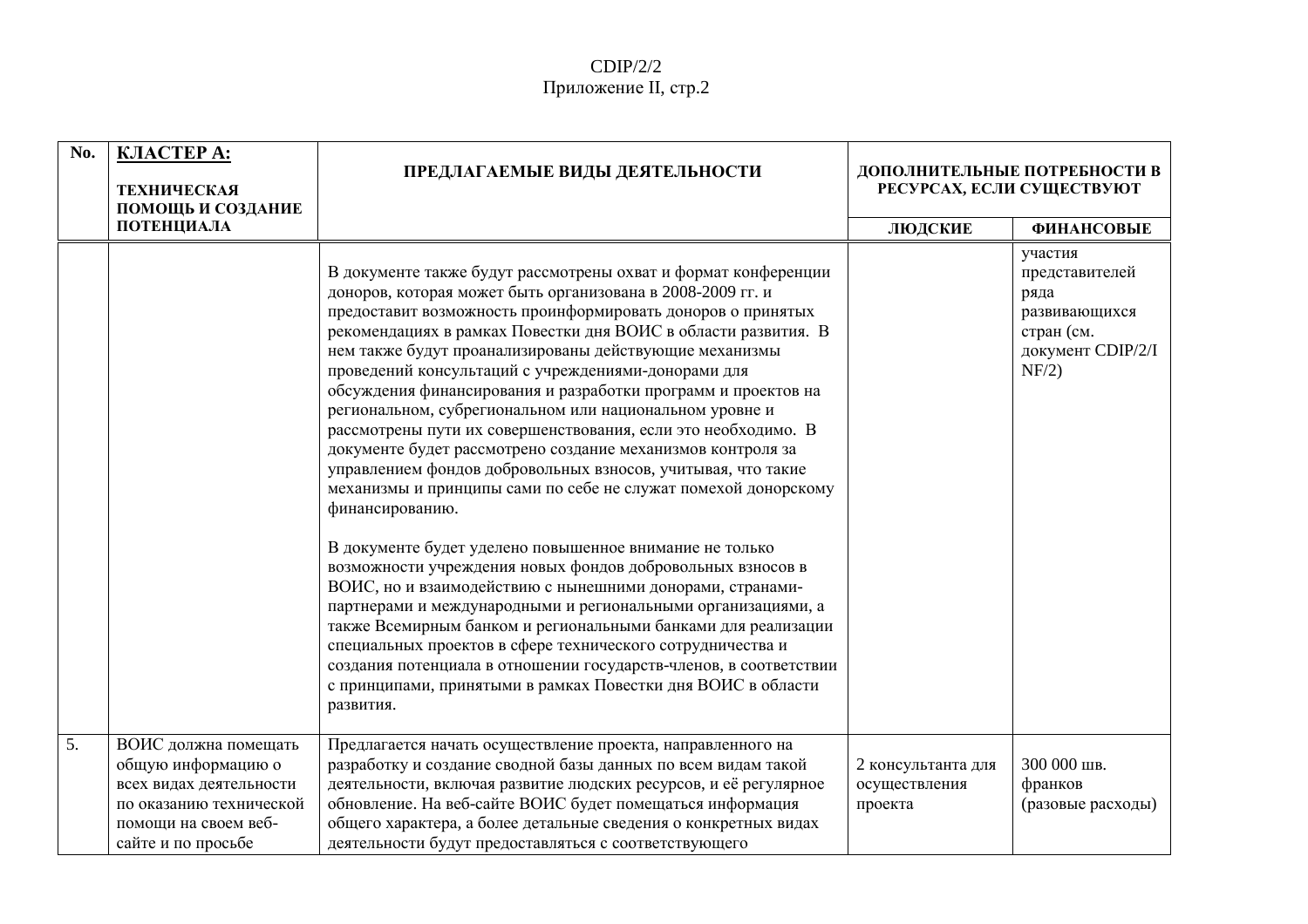#### $CDIP/2/2$ Приложение II, стр.3

| No. | КЛАСТЕРА:<br><b>ТЕХНИЧЕСКАЯ</b><br>ПОМОЩЬ И СОЗДАНИЕ                                                                                                                                                                                                                                                | ПРЕДЛАГАЕМЫЕ ВИДЫ ДЕЯТЕЛЬНОСТИ                                                                                                                                                                                                                                                                                                                                                                                                                                                                                                                                                                                                                                                                                                                              | ДОПОЛНИТЕЛЬНЫЕ ПОТРЕБНОСТИ В<br>РЕСУРСАХ, ЕСЛИ СУЩЕСТВУЮТ                                                    |                                                                     |
|-----|-----------------------------------------------------------------------------------------------------------------------------------------------------------------------------------------------------------------------------------------------------------------------------------------------------|-------------------------------------------------------------------------------------------------------------------------------------------------------------------------------------------------------------------------------------------------------------------------------------------------------------------------------------------------------------------------------------------------------------------------------------------------------------------------------------------------------------------------------------------------------------------------------------------------------------------------------------------------------------------------------------------------------------------------------------------------------------|--------------------------------------------------------------------------------------------------------------|---------------------------------------------------------------------|
|     | ПОТЕНЦИАЛА                                                                                                                                                                                                                                                                                          |                                                                                                                                                                                                                                                                                                                                                                                                                                                                                                                                                                                                                                                                                                                                                             | ЛЮДСКИЕ                                                                                                      | <b>ФИНАНСОВЫЕ</b>                                                   |
|     | государств-членов<br>предоставлять<br>подробности в отношении<br>конкретных видов<br>деятельности при<br>согласии государства-<br>члена (государств-членов)<br>и других<br>соответствующих<br>получателей такой<br>помощи, в интересах<br>которых осуществлялась<br>соответствующая<br>деятельность | разрешения. Новая база данных будет создана на основе<br>существующей информации, уже предоставляемой ВОИС<br>(http://www.wipo.int/export/sites/www/ip-<br>development/en/pdf/wipo_eds_inf_1_rev.pdf) в отношении ее<br>деятельности по сотрудничеству в целях развития. Информация<br>будет появляться в отношении имен доноров, консультантов и<br>стоимости проекта (с соответствующего разрешения). Руководство<br>проектом будет осуществляться на принципе прозрачности, а<br>донорам и получателям будет предлагаться содействовать ВОИС в<br>предоставлении как можно большего объема информации о<br>деятельности в сфере технической помощи.                                                                                                      | 1 сотрудник<br>профессиональной<br>категории для<br>ведения и<br>пополнения базы<br>данных                   | Нормативные<br>затраты                                              |
| 8.  | Обратиться к ВОИС с<br>просьбой разработать<br>соглашения с<br>исследовательскими<br>учреждениями и<br>частными предприятиями<br>с целью облегчения<br>национальным<br>ведомствам<br>развивающихся стран и в<br>особенности НРС, а также<br>их региональным и<br>субрегиональным                    | Проведение исследования в целях реализации рекомендации<br>В настоящее время ВОИС предоставляет патентную информацию<br>через систему «PATENTSCOPE®», которая представляет собой<br>полностью пригодную для поиска базу данных о международных<br>патентных заявках, а также через службы патентной информации<br>ВОИС для развивающихся стран и НРС. С целью изучения<br>различных вариантов, доступных для реализации этой рекомендации,<br>предлагается провести исследование в целях определения<br>соответствующих баз данных и других ресурсов, рассмотрения<br>имущественных прав, ассоциированных со специализированными<br>базами данных, и выработки возможных вариантов получения<br>лицензии на пользование этими базами данных или обеспечения | Служба патентной<br>информации и<br>статистики в<br>области ИС<br>Консультант для<br>подготовки<br>документа | 40 000 шв.<br>франков<br>Смета на<br>командировку для<br>подготовки |

 $\ast$ В расчете на средние затраты в размере 178 000 шв. франков в год.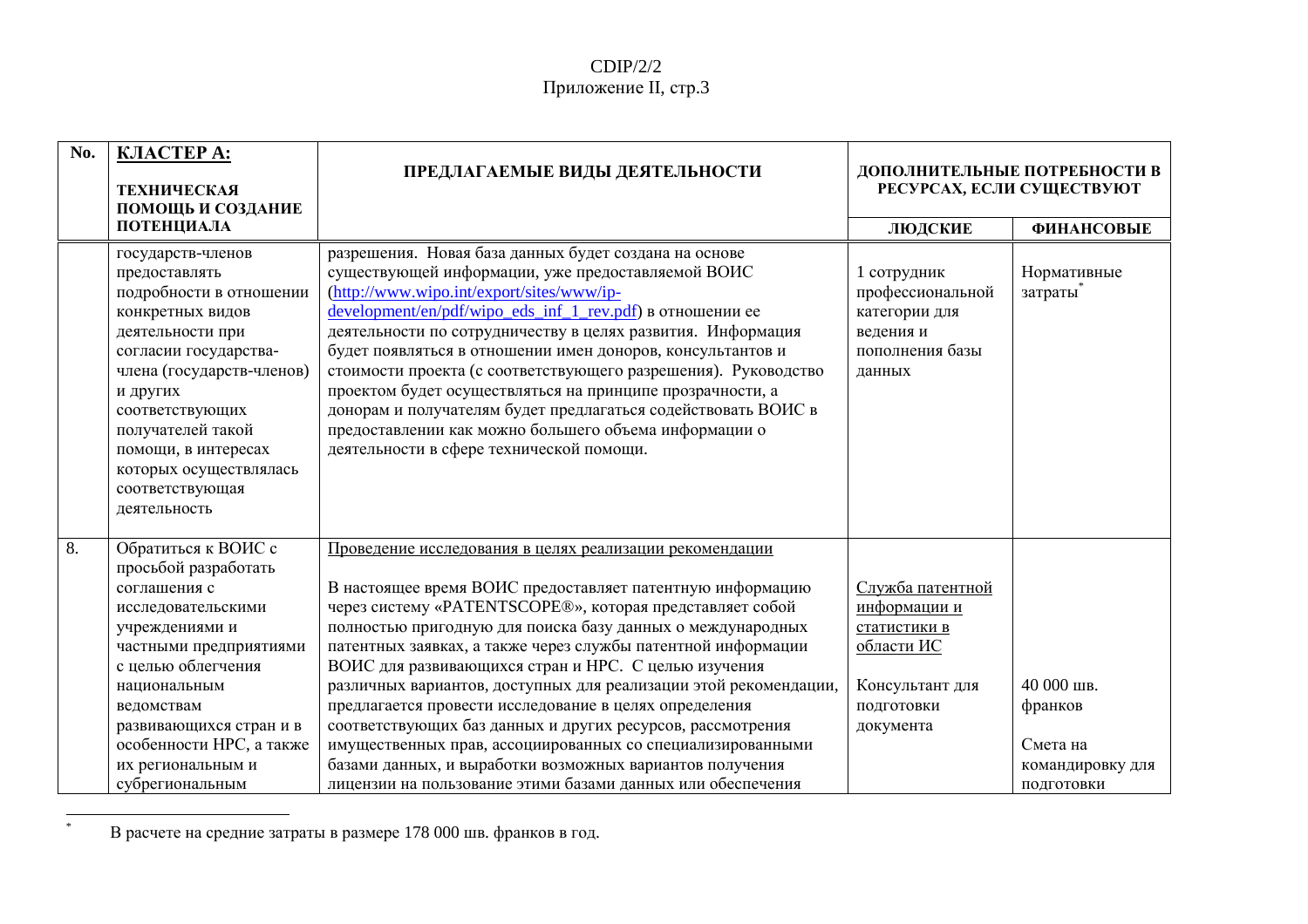#### $CDIP/2/2$ Приложение II, стр.4

| No. | <b>KJIACTEP A:</b><br><b>ТЕХНИЧЕСКАЯ</b><br>ПОМОЩЬ И СОЗДАНИЕ                                               | ПРЕДЛАГАЕМЫЕ ВИДЫ ДЕЯТЕЛЬНОСТИ                                                                                                                                                                                                                                                                                                                                                                                                                                                                                                                                                                                                                                                                                                                                                                                                                                                                                                                                                                                                                                                                                                                                 | ДОПОЛНИТЕЛЬНЫЕ ПОТРЕБНОСТИ В<br>РЕСУРСАХ, ЕСЛИ СУЩЕСТВУЮТ |                                                                      |
|-----|-------------------------------------------------------------------------------------------------------------|----------------------------------------------------------------------------------------------------------------------------------------------------------------------------------------------------------------------------------------------------------------------------------------------------------------------------------------------------------------------------------------------------------------------------------------------------------------------------------------------------------------------------------------------------------------------------------------------------------------------------------------------------------------------------------------------------------------------------------------------------------------------------------------------------------------------------------------------------------------------------------------------------------------------------------------------------------------------------------------------------------------------------------------------------------------------------------------------------------------------------------------------------------------|-----------------------------------------------------------|----------------------------------------------------------------------|
|     | ПОТЕНЦИАЛА                                                                                                  |                                                                                                                                                                                                                                                                                                                                                                                                                                                                                                                                                                                                                                                                                                                                                                                                                                                                                                                                                                                                                                                                                                                                                                | ЛЮДСКИЕ                                                   | <b>ФИНАНСОВЫЕ</b>                                                    |
|     | организациям в области<br>ИС доступа к<br>специализированным<br>базам данных для целей<br>патентного поиска | доступа к ним иным образом для ведомств ИС и/или широкой<br>публики, особенно в развивающихся странах.<br>Другие вопросы, охватываемые эти исследованием, включают<br>возможность разработки типовых договоров о доступе ведомств ИС<br>к патентным базам данных, способы обеспечения большей<br>доступности баз данных ВОИС (в том числе за счет включения в<br>популярные Интернет-порталы), организация встречи с владельцами<br>баз данных и совершенствование системы PATENTSCOPE® в целях<br>включения дополнительной информации о заявках РСТ на<br>национальной фазе. Исследование также будет включать в себя<br>оценку потенциальных последствий (в контексте людских и<br>финансовых ресурсов) использования различных вариантов для<br>доступа ведомств ИС к общим и частным специализированным<br>патентным базам данных, при этом особое внимание будет отведено<br>вопросам авторского права. Секретариат подготовит техническое<br>задание на проведение исследования к сессии в июле 2008 г.<br>Стратегии совершенствования доступа и использования патентных<br>баз данных<br>Предлагается также усовершенствовать существующие и выработать | Сектор технической                                        | документа<br>50 000 шв.<br>франков<br>(см. документ<br>CDIP/2/INF/3) |
|     |                                                                                                             | новые подходы к использованию информации об ИС, в частности<br>патентной информации и документации, в интересах творческого                                                                                                                                                                                                                                                                                                                                                                                                                                                                                                                                                                                                                                                                                                                                                                                                                                                                                                                                                                                                                                    | помощи и создания<br>потенциала                           |                                                                      |
|     |                                                                                                             | сектора, научно-исследовательских и учебных учреждений и МСП.                                                                                                                                                                                                                                                                                                                                                                                                                                                                                                                                                                                                                                                                                                                                                                                                                                                                                                                                                                                                                                                                                                  |                                                           |                                                                      |
|     |                                                                                                             | В связи с этим предусматривается осуществление следующих видов                                                                                                                                                                                                                                                                                                                                                                                                                                                                                                                                                                                                                                                                                                                                                                                                                                                                                                                                                                                                                                                                                                 | 1 сотрудник                                               | Нормативные                                                          |
|     |                                                                                                             | деятельности:                                                                                                                                                                                                                                                                                                                                                                                                                                                                                                                                                                                                                                                                                                                                                                                                                                                                                                                                                                                                                                                                                                                                                  | профессиональной                                          | затраты                                                              |

<sup>[</sup>Footnote continued from previous page]

 $\ast\ast$ В расчете на средние затраты в размере 116 000 шв. франков в год.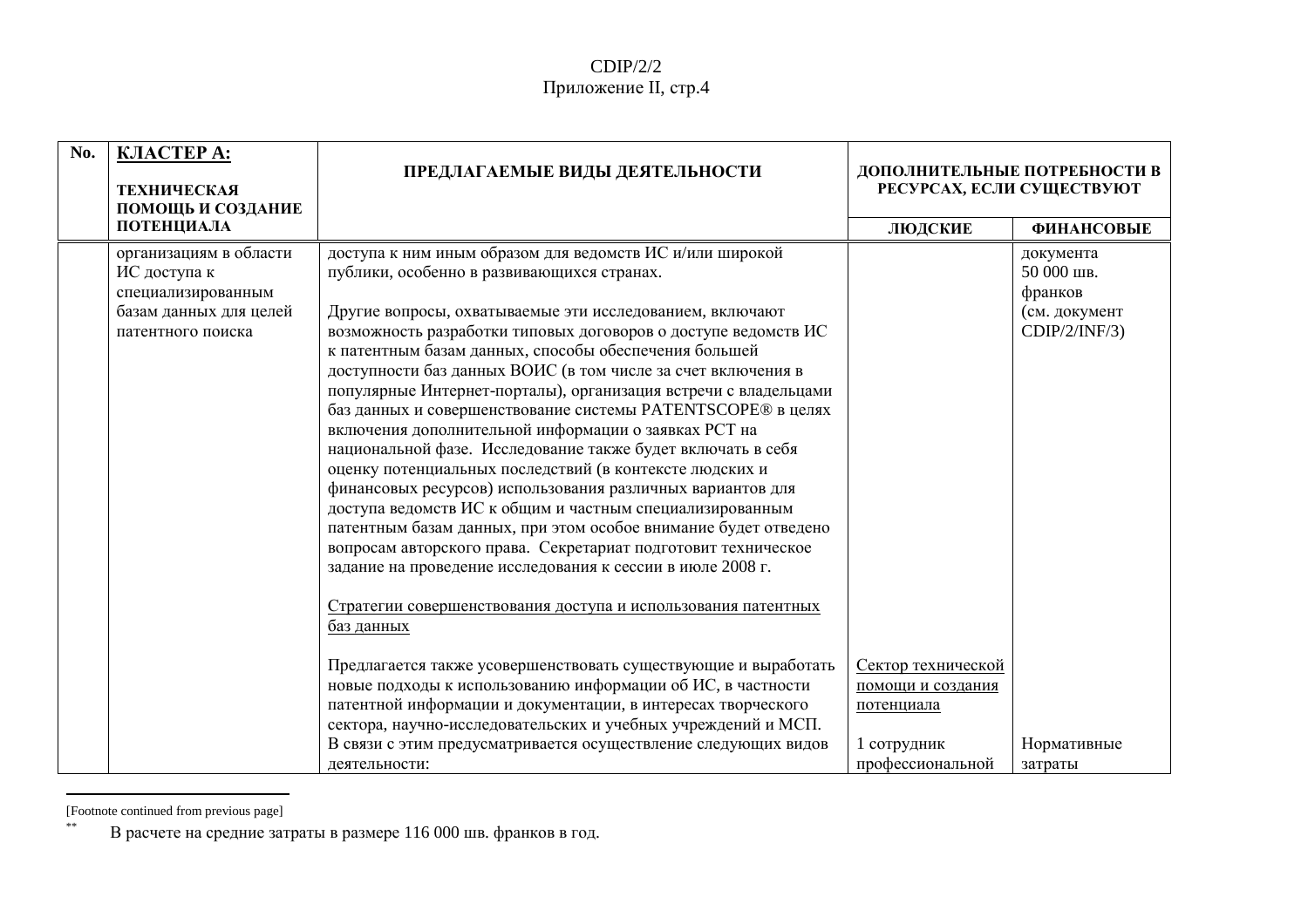| No. | <b>KJIACTEP A:</b><br><b>ТЕХНИЧЕСКАЯ</b><br>ПОМОЩЬ И СОЗДАНИЕ | ПРЕДЛАГАЕМЫЕ ВИДЫ ДЕЯТЕЛЬНОСТИ                                                                                                                                                                                                                                                                                                                                                                                                                                                                                                                                                                                                                                                                                                                                                                                                                                                                                                                                                                                                                                                                                                                                                                                                                                                                                                                                                                                                                                                                                                                                              | ДОПОЛНИТЕЛЬНЫЕ ПОТРЕБНОСТИ В<br>РЕСУРСАХ, ЕСЛИ СУЩЕСТВУЮТ    |                                                                                               |
|-----|---------------------------------------------------------------|-----------------------------------------------------------------------------------------------------------------------------------------------------------------------------------------------------------------------------------------------------------------------------------------------------------------------------------------------------------------------------------------------------------------------------------------------------------------------------------------------------------------------------------------------------------------------------------------------------------------------------------------------------------------------------------------------------------------------------------------------------------------------------------------------------------------------------------------------------------------------------------------------------------------------------------------------------------------------------------------------------------------------------------------------------------------------------------------------------------------------------------------------------------------------------------------------------------------------------------------------------------------------------------------------------------------------------------------------------------------------------------------------------------------------------------------------------------------------------------------------------------------------------------------------------------------------------|--------------------------------------------------------------|-----------------------------------------------------------------------------------------------|
|     | ПОТЕНЦИАЛА                                                    |                                                                                                                                                                                                                                                                                                                                                                                                                                                                                                                                                                                                                                                                                                                                                                                                                                                                                                                                                                                                                                                                                                                                                                                                                                                                                                                                                                                                                                                                                                                                                                             | ЛЮДСКИЕ                                                      | <b>ФИНАНСОВЫЕ</b>                                                                             |
|     |                                                               | реализация на экспериментальной основе инициатив в<br>(a)<br>целях расширения доступа к патентной и другой коммерческой и<br>технической информации в области ИС, которой располагают<br>исследовательские учреждения и промышленные группы, и обмена с<br>ними такой информацией. Например, такой проект в настоящее<br>время осуществляется в отдельных государствах-членах АОИС и<br>может быть также разработан в других регионах;<br>(b)<br>рассмотрение возможности осуществления<br>экспериментального проекта (проектов) в отдельной стране (странах)<br>в целях содействия созданию информационных центров по ИС при<br>их научно-исследовательских учреждениях, для обеспечения более<br>эффективной охраны результатов их исследований и извлечения из<br>них коммерческой выгоды;<br>содействие в создании субрегиональных, региональных и<br>(c)<br>межрегиональных поисковых баз данных по ИС. Это будет<br>способствовать повышению эффективности процесса поиска и<br>экспертизы на предмет предоставления прав ИС и укреплению<br>регионального, субрегионального и национального потенциала;<br>предоставление необходимой специализированной<br>(d)<br>подготовки посредством проведения региональных,<br>субрегиональных и национальных семинаров-практикумов по<br>вопросам использования патентных баз данных и реализации<br>поисковых стратегий для развивающихся стран и НРС; и<br>создание механизмов обеспечения совместного доступа и<br>(e)<br>обмена результатами поиска, проводимого с использованием таких<br>баз данных, особенно для НРС. | категории<br>1 сотрудник общей<br>категории<br>1 консультант | Нормативные<br>затраты**<br>150 000 шв.<br>франков<br>Деятельность:<br>700 000 шв.<br>франков |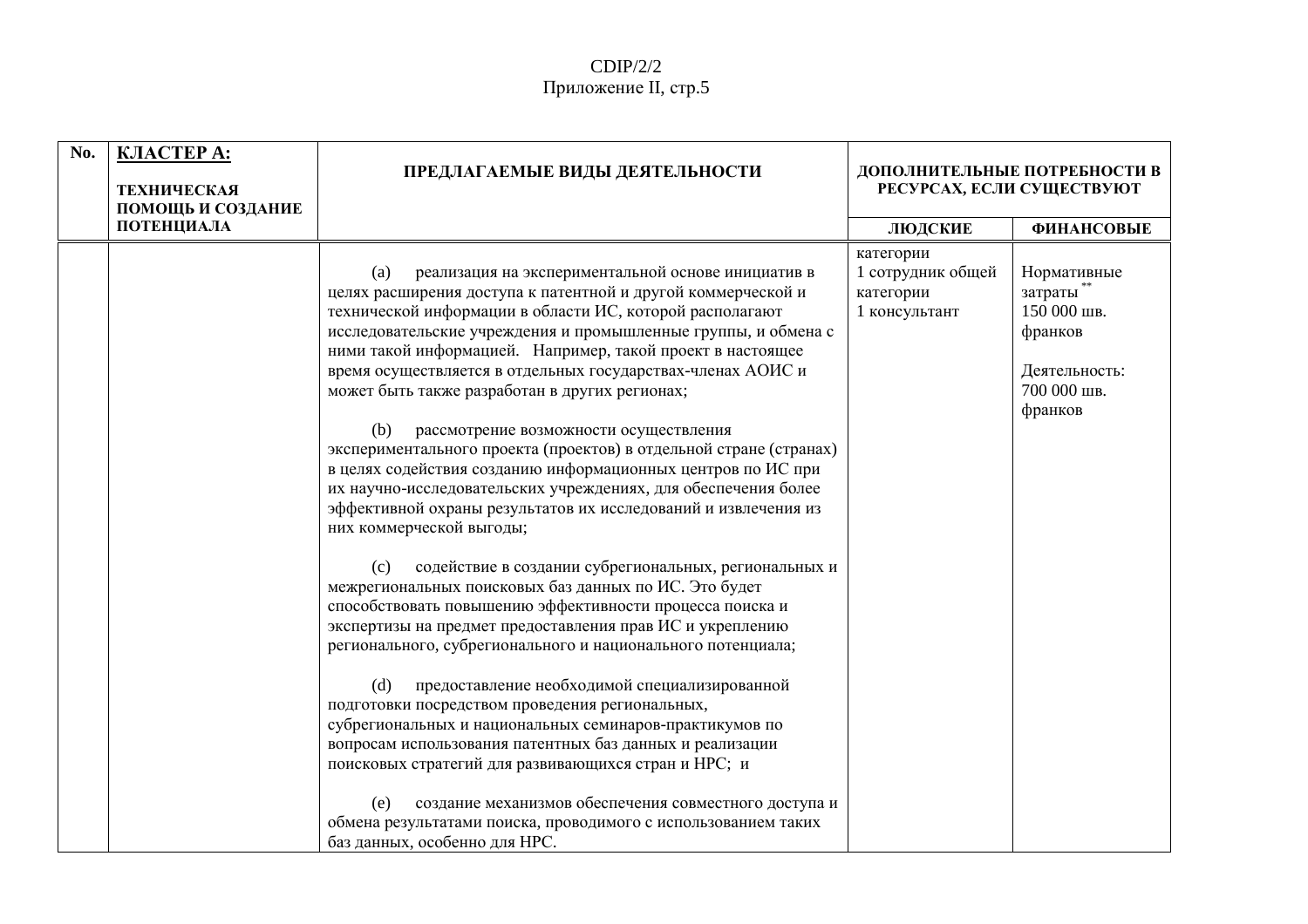### $CDIP/2/2$ Приложение II, стр.6

| No. | КЛАСТЕРА:<br><b>ТЕХНИЧЕСКАЯ</b><br>ПОМОЩЬ И СОЗДАНИЕ                                                                                                                                                                                                                                                                                    | ПРЕДЛАГАЕМЫЕ ВИДЫ ДЕЯТЕЛЬНОСТИ                                                                                                                                                                                                                                                                                                                                                                                                                                                                                                                                                                                                | ДОПОЛНИТЕЛЬНЫЕ ПОТРЕБНОСТИ В<br>РЕСУРСАХ, ЕСЛИ СУЩЕСТВУЮТ                                    |                                                                       |
|-----|-----------------------------------------------------------------------------------------------------------------------------------------------------------------------------------------------------------------------------------------------------------------------------------------------------------------------------------------|-------------------------------------------------------------------------------------------------------------------------------------------------------------------------------------------------------------------------------------------------------------------------------------------------------------------------------------------------------------------------------------------------------------------------------------------------------------------------------------------------------------------------------------------------------------------------------------------------------------------------------|----------------------------------------------------------------------------------------------|-----------------------------------------------------------------------|
|     | ПОТЕНЦИАЛА                                                                                                                                                                                                                                                                                                                              |                                                                                                                                                                                                                                                                                                                                                                                                                                                                                                                                                                                                                               | ЛЮДСКИЕ                                                                                      | <b>ФИНАНСОВЫЕ</b>                                                     |
|     |                                                                                                                                                                                                                                                                                                                                         | Создание консультативных служб и информационных центров в<br>области ИС, особенно в НРС.                                                                                                                                                                                                                                                                                                                                                                                                                                                                                                                                      |                                                                                              |                                                                       |
| 9.  | Обратиться к ВОИС с<br>просьбой о создании в<br>координации с<br>государствами-членами<br>базы данных,<br>позволяющей соотносить<br>конкретные потребности<br>развития в связи с ИС с<br>имеющимися ресурсами,<br>тем самым расширяя<br>объем программ ее<br>технической помощи,<br>направленных на<br>преодоление цифрового<br>разрыва | Предлагается разработать эффективный диагностический модуль<br>для оценки связанных с ИС потребностей стран в области развития с<br>учетом предложений по повестке дня в области развития и<br>установление механизмов определения степени соответствия и<br>координации. Также предлагается создать совместные механизмы<br>для сбора на регулярной основе информации о потенциальных<br>донорах и партнерах, а также имеющихся у них средствах и<br>специалистах для обеспечения удовлетворения ВОИС конкретных<br>потребностей. Это будет также включать в себя создание системы<br>контроля и оценки достигнутых успехов. | Координатор /<br>консультант<br>(12 месяцев)<br>1 сотрудник<br>профессиональной<br>категории | 190 000 шв.<br>франков<br>(разовые расходы)<br>Нормативные<br>затраты |
| 10. | Оказывать помощь<br>государствам-членам в<br>развитии и<br>совершенствовании<br>национального<br>институционального<br>потенциала в области ИС<br>путем дальнейшего<br>развития инфраструктуры                                                                                                                                          | Продолжая совершенствовать национальный институциональный<br>потенциал в области ИС, ВОИС сосредоточит внимание на<br>повышении эффективности за счет специальной подготовки кадров<br>в вопросах корпоративного руководства, упорядочивания<br>административных процедур и средств коммерческой деятельности<br>в организациях промышленной собственности и коллективного<br>управления правами, а также автоматизации ведомств с помощью<br>программного обеспечения AFRICOS, используемого для<br>коллективного управления авторскими правами, и программного                                                              |                                                                                              |                                                                       |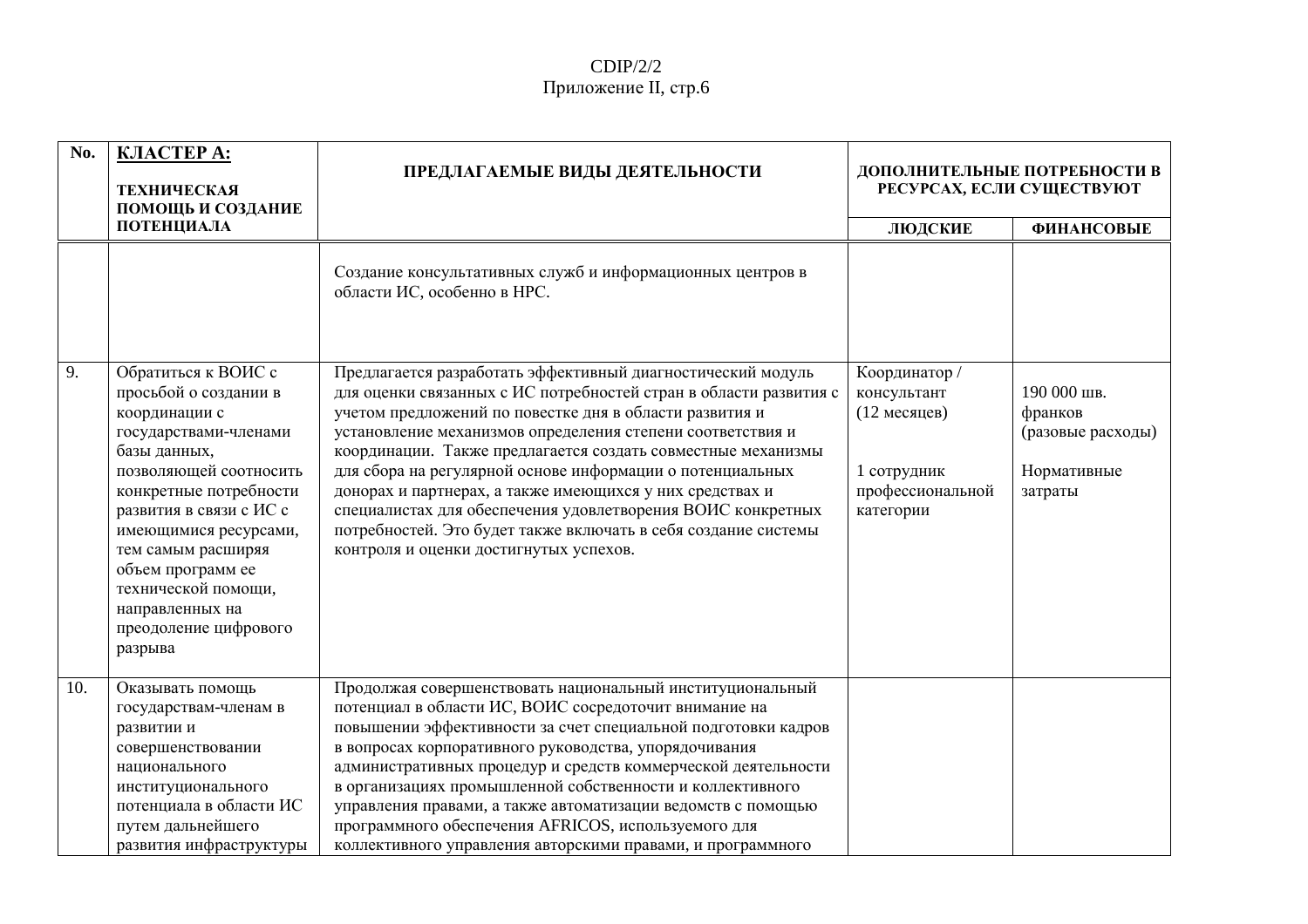| No. | <b>KJIACTEP A:</b><br><b>ТЕХНИЧЕСКАЯ</b><br>ПОМОЩЬ И СОЗДАНИЕ                                                                                                                                                                                                                                                                                 | ПРЕДЛАГАЕМЫЕ ВИДЫ ДЕЯТЕЛЬНОСТИ                                                                                                                                                                                                                                                                                                                                                                                                                                                                                                                                                                                                                                                           | ДОПОЛНИТЕЛЬНЫЕ ПОТРЕБНОСТИ В<br>РЕСУРСАХ, ЕСЛИ СУЩЕСТВУЮТ                                         |                                                                                             |
|-----|-----------------------------------------------------------------------------------------------------------------------------------------------------------------------------------------------------------------------------------------------------------------------------------------------------------------------------------------------|------------------------------------------------------------------------------------------------------------------------------------------------------------------------------------------------------------------------------------------------------------------------------------------------------------------------------------------------------------------------------------------------------------------------------------------------------------------------------------------------------------------------------------------------------------------------------------------------------------------------------------------------------------------------------------------|---------------------------------------------------------------------------------------------------|---------------------------------------------------------------------------------------------|
|     | ПОТЕНЦИАЛА                                                                                                                                                                                                                                                                                                                                    |                                                                                                                                                                                                                                                                                                                                                                                                                                                                                                                                                                                                                                                                                          | ЛЮДСКИЕ                                                                                           | <b>ФИНАНСОВЫЕ</b>                                                                           |
|     | и других компонентов с<br>целью повышения<br>эффективности<br>национальных<br>учреждений ИС и<br>установления<br>справедливого равновесия<br>между охраной ИС и<br>интересами общества. Эта<br>техническая помощь<br>должна также<br>распространяться на<br>субрегиональные и<br>региональные<br>организации,<br>занимающиеся вопросами<br>ИС | обеспечения IPAS, используемого для административного<br>управления правами промышленной собственностью. В будущем<br>деятельность ВОИС в этой области будет в большей мере<br>полагаться на необходимость учета интересов широкой публики.                                                                                                                                                                                                                                                                                                                                                                                                                                              |                                                                                                   |                                                                                             |
|     |                                                                                                                                                                                                                                                                                                                                               | ВОИС также продолжит предоставлять специализированное<br>обучение и подготовку сотрудникам ведомств ИС с целью<br>повышения их возможностей по выполнению задач за счет<br>реализации программ промежуточного и усовершенствованного<br>обучения в рамках Академии ВОИС. В частности, курсы обучения<br>для экспертов в области патентов и товарных знаков включают<br>сессии практической подготовки в национальных и региональных<br>ведомствах ИС с целью повышения качества экспертизы заявок на<br>получение патента и регистрацию товарного знака. ВОИС также<br>продолжит содействовать преподаванию и обучению вопросам ИС в<br>университетах и других компетентных учреждениях. | Академия ВОИС<br>3 сотрудника<br>профессиональной<br>категории<br>2 сотрудника общей<br>категории | Нормативные<br>затраты<br>Нормативные<br>затраты<br>Деятельность:<br>800 000 шв.<br>франков |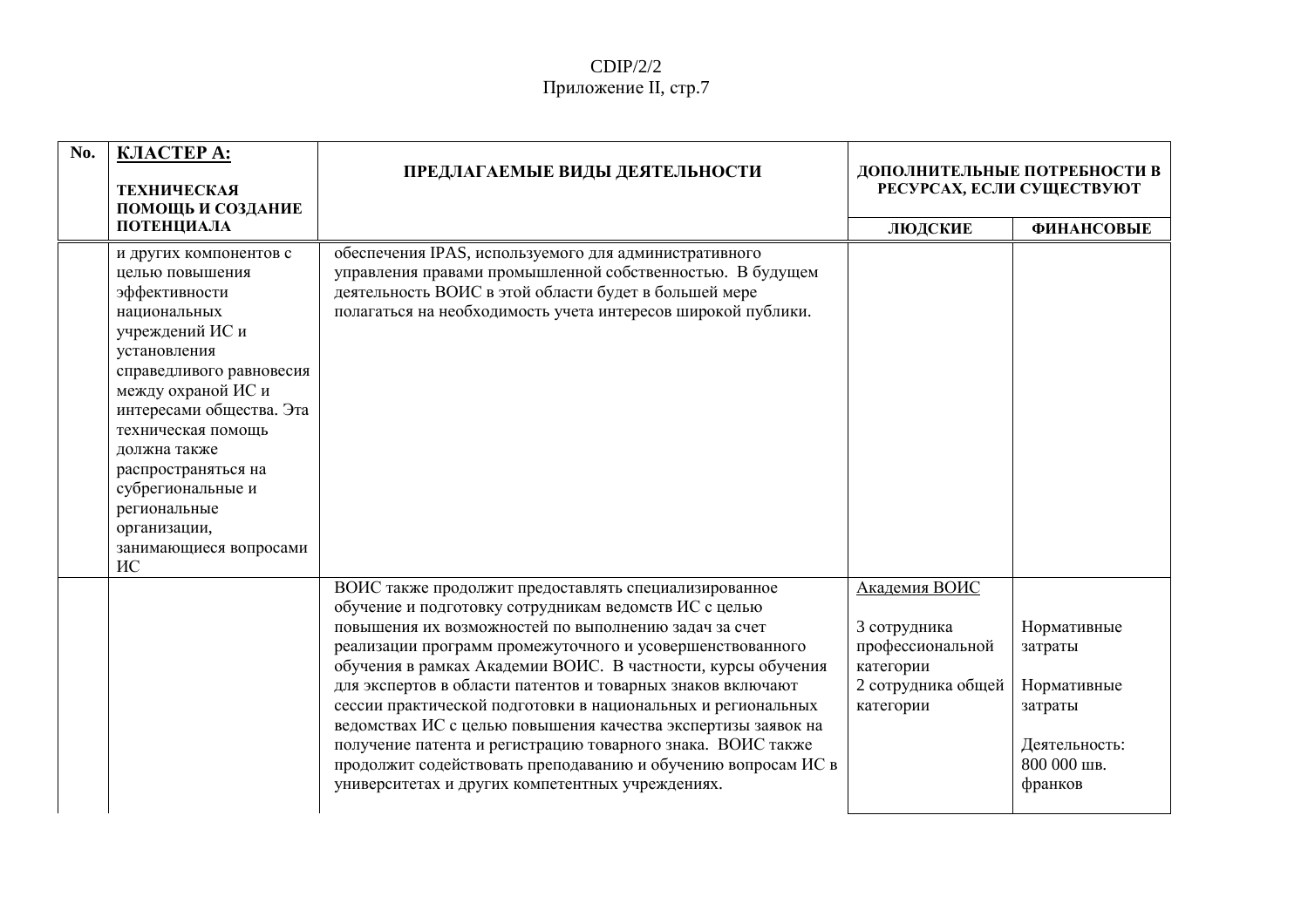| No. | КЛАСТЕРА:<br><b>ТЕХНИЧЕСКАЯ</b><br>ПОМОЩЬ И СОЗДАНИЕ | ПРЕДЛАГАЕМЫЕ ВИДЫ ДЕЯТЕЛЬНОСТИ                                                                                                                                                                                                                                                                                                                                                                                                                                                                                                                                                                               | ДОПОЛНИТЕЛЬНЫЕ ПОТРЕБНОСТИ В<br>РЕСУРСАХ, ЕСЛИ СУЩЕСТВУЮТ                                                                                                  |                                                                                                                         |
|-----|------------------------------------------------------|--------------------------------------------------------------------------------------------------------------------------------------------------------------------------------------------------------------------------------------------------------------------------------------------------------------------------------------------------------------------------------------------------------------------------------------------------------------------------------------------------------------------------------------------------------------------------------------------------------------|------------------------------------------------------------------------------------------------------------------------------------------------------------|-------------------------------------------------------------------------------------------------------------------------|
|     | ПОТЕНЦИАЛА                                           |                                                                                                                                                                                                                                                                                                                                                                                                                                                                                                                                                                                                              | ЛЮДСКИЕ                                                                                                                                                    | <b>ФИНАНСОВЫЕ</b>                                                                                                       |
|     |                                                      | Кроме того, ВОИС продолжит оказывать последовательную<br>поддержку национальным ведомствам ИС, а также региональным и<br>субрегиональным организациям в области ИС в части<br>предоставления качественных услуг пользователям, включая<br>эффективные услуги, относящиеся к предоставлению прав ИС,<br>созданию и коммерческому использованию активов ИС,<br>информации в области ИС, сетям с подключенными ресурсами,<br>консультационным услугам, программам по установлению связей с<br>широкой публикой и программам по обучению, налаживанию<br>отношений с сообществом пользователей и профессионалов. | Сектор технической<br>помощи и создания<br>потенциала<br>3 сотрудника<br>профессиональной<br>категории<br>3 сотрудника общей<br>категории<br>1 консультант | Нормативные<br>затраты<br>Нормативные<br>затраты<br>150 000 шв.<br>франков<br>Деятельность:<br>1 500 000 шв.<br>франков |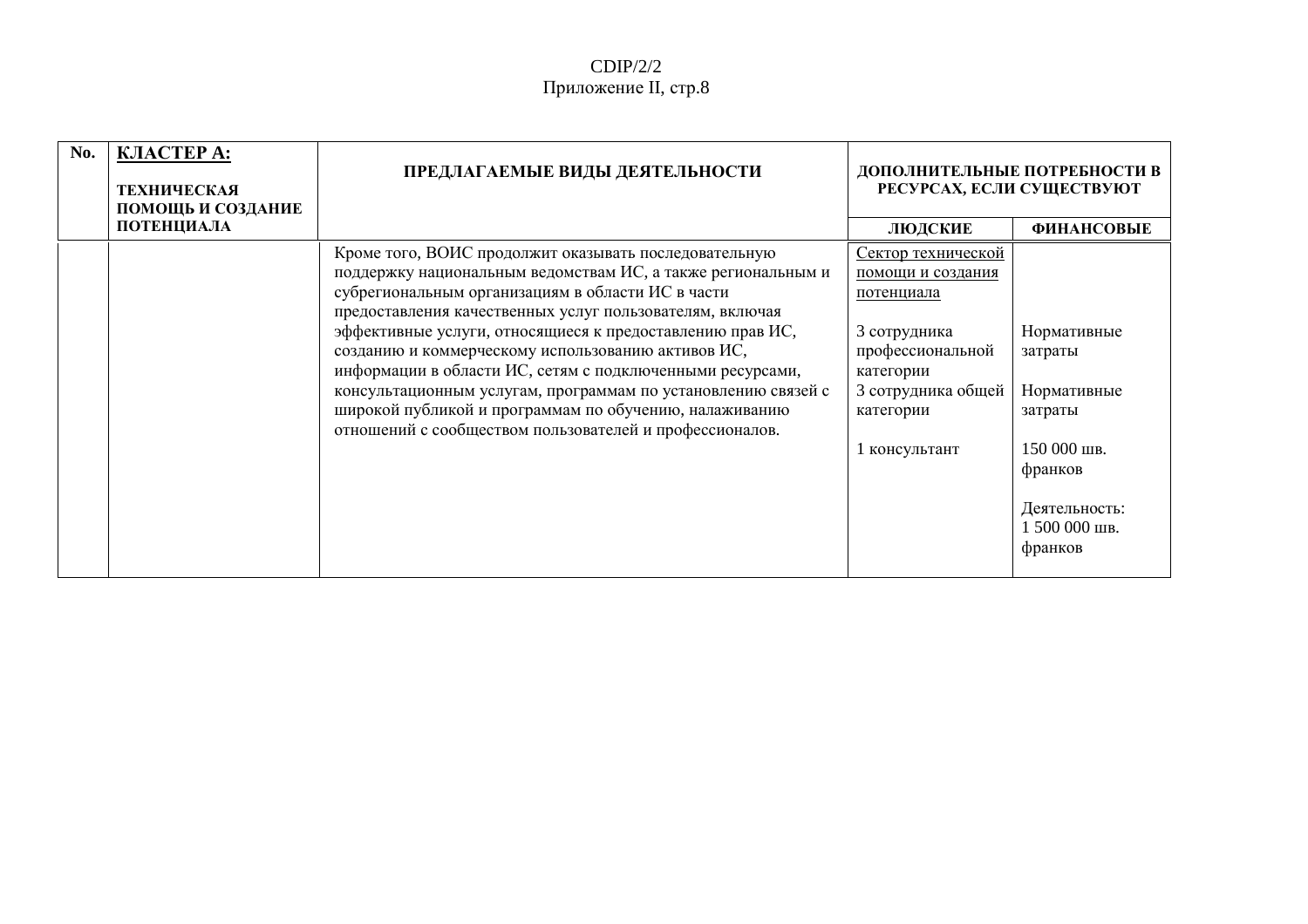| No. | <b>KJIACTEP A:</b><br><b>ТЕХНИЧЕСКАЯ</b><br>ПОМОЩЬ И СОЗДАНИЕ | ПРЕДЛАГАЕМЫЕ ВИДЫ ДЕЯТЕЛЬНОСТИ                                                                                                                                                                                                                                                                                                                                                                                                                                                                                                                                                                                                                                                                                                                                                                                                                                                                                                                                                                                           | ДОПОЛНИТЕЛЬНЫЕ ПОТРЕБНОСТИ В<br>РЕСУРСАХ, ЕСЛИ СУЩЕСТВУЮТ                                                                                                                                                                                                 |                                                                   |
|-----|---------------------------------------------------------------|--------------------------------------------------------------------------------------------------------------------------------------------------------------------------------------------------------------------------------------------------------------------------------------------------------------------------------------------------------------------------------------------------------------------------------------------------------------------------------------------------------------------------------------------------------------------------------------------------------------------------------------------------------------------------------------------------------------------------------------------------------------------------------------------------------------------------------------------------------------------------------------------------------------------------------------------------------------------------------------------------------------------------|-----------------------------------------------------------------------------------------------------------------------------------------------------------------------------------------------------------------------------------------------------------|-------------------------------------------------------------------|
|     | ПОТЕНЦИАЛА                                                    |                                                                                                                                                                                                                                                                                                                                                                                                                                                                                                                                                                                                                                                                                                                                                                                                                                                                                                                                                                                                                          | ЛЮДСКИЕ                                                                                                                                                                                                                                                   | <b>ФИНАНСОВЫЕ</b>                                                 |
|     |                                                               | Институциональная поддержка ВОИС будет распространяться не<br>только на национальные ведомства ИС, но также на другие<br>учреждения, которые содействуют осуществлению новаторской и<br>творческой деятельности, такие как ведомства по лицензированию<br>технологии при университетах, учреждения по содействию<br>разработке технологии, общества коллективного управления<br>правами и учреждения в поддержку творческих отраслей. Кроме<br>того, эти виды деятельности также направлены на укрепление<br>дееспособности учреждений в поддержку МСП в области ИС<br>(таких, как сети инновационных центров, деловые инкубаторы,<br>НИИ, профессиональные ассоциации, торгово-промышленные<br>палаты, финансовые учреждения и спонсоры, а также ведомства ИС)<br>посредством, в частности: (1) подготовки на местах материалов по<br>повышению информированности и учебных материалов, а также (2)<br>развития людских ресурсов и создания необходимого потенциала<br>(семинары-практикумы, различные формы обучения). | Подготовка<br>патентной<br>документации,<br>оценка,<br>национальные<br>стратегии в области<br>ИC,<br>лицензирование,<br>маркетинг и<br>политика в области<br>ИС для<br>университетов<br>1 специалист в<br>области ИТ<br>(консультант,<br>разовые расходы) | 84 000 шв.<br>франков<br>Деятельность:<br>518 000 шв.<br>франков  |
|     |                                                               | В соответствии с запросом на мартовской сессии КРИС Секретариат<br>свел дополнительную информацию, относящуюся к этой<br>рекомендации, в документе CDIP/2/INF/1, предлагающем<br>дополнительную информацию в форме "выбора альтернативных<br>вариантов" программ/видов деятельности, которая может быть<br>запрошена государствами-членами для реализации этой<br>рекомендации.                                                                                                                                                                                                                                                                                                                                                                                                                                                                                                                                                                                                                                          | Творческие отрасли<br>1 сотрудник общей<br>категории                                                                                                                                                                                                      | Нормативные<br>затраты<br>Деятельность:<br>240 000 шв.<br>франков |